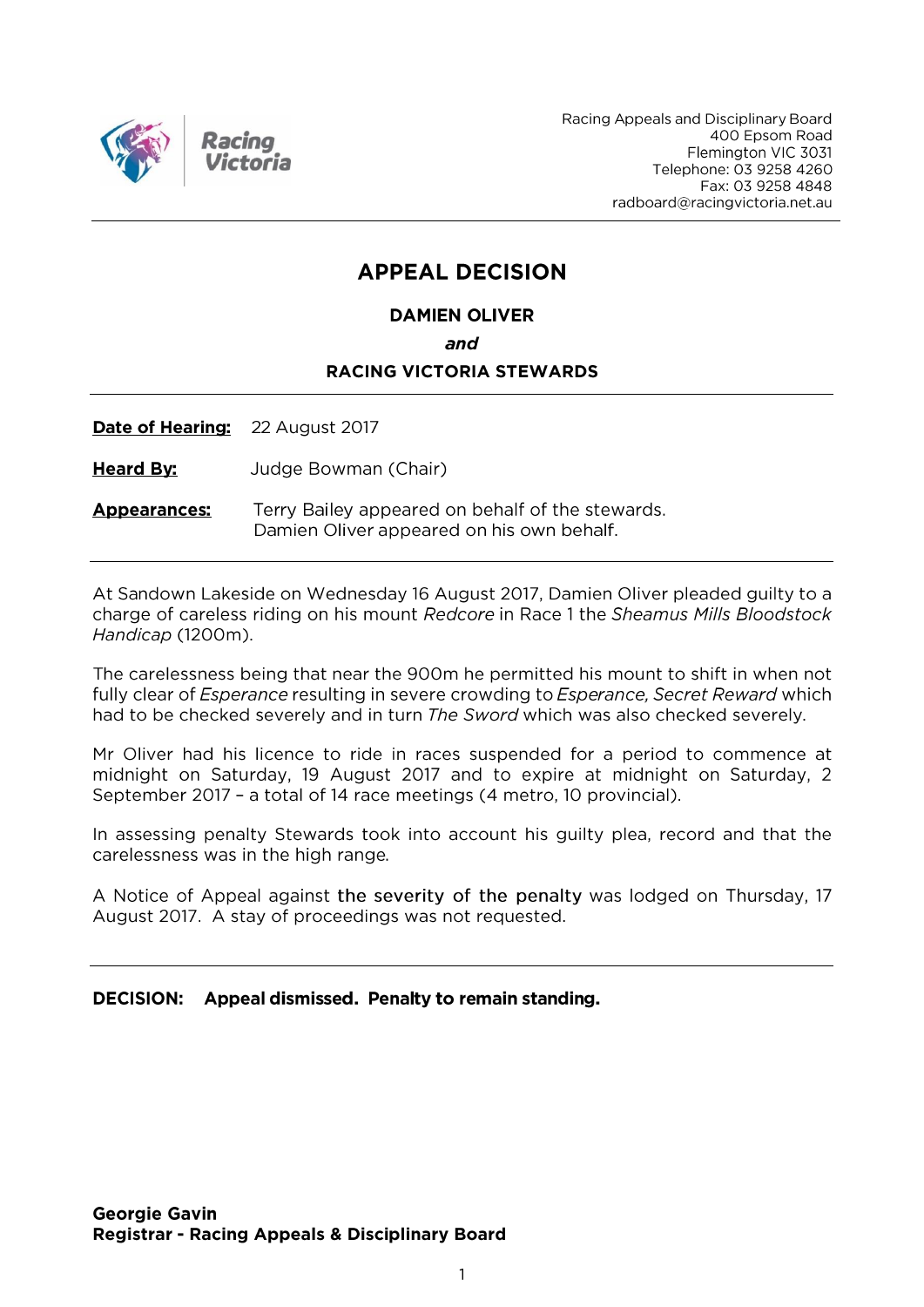# **TRANSCRIPT OF PROCEEDINGS**

### **RACING APPEALS AND DISCIPLINARY BOARD**

\_\_\_\_\_\_\_\_\_\_\_\_\_\_\_\_\_\_\_\_\_\_\_\_\_\_\_\_\_\_\_\_\_\_\_\_\_\_\_\_\_\_\_\_\_\_\_\_\_\_\_\_\_\_\_\_\_\_\_\_\_\_\_

#### **HIS HONOUR JUDGE J. BOWMAN, Chairman**

#### **EXTRACT OF PROCEEDINGS**

**DECISION**

#### **DAMIEN OLIVER**

**and** 

#### **RACING VICTORIA STEWARDS**

#### **RACING VICTORIA CENTRE, FLEMINGTON**

#### **TUESDAY, 22 AUGUST 2017**

MR D. OLIVER appeared on his own behalf

MR T. BAILEY appeared on behalf of the RVL Stewards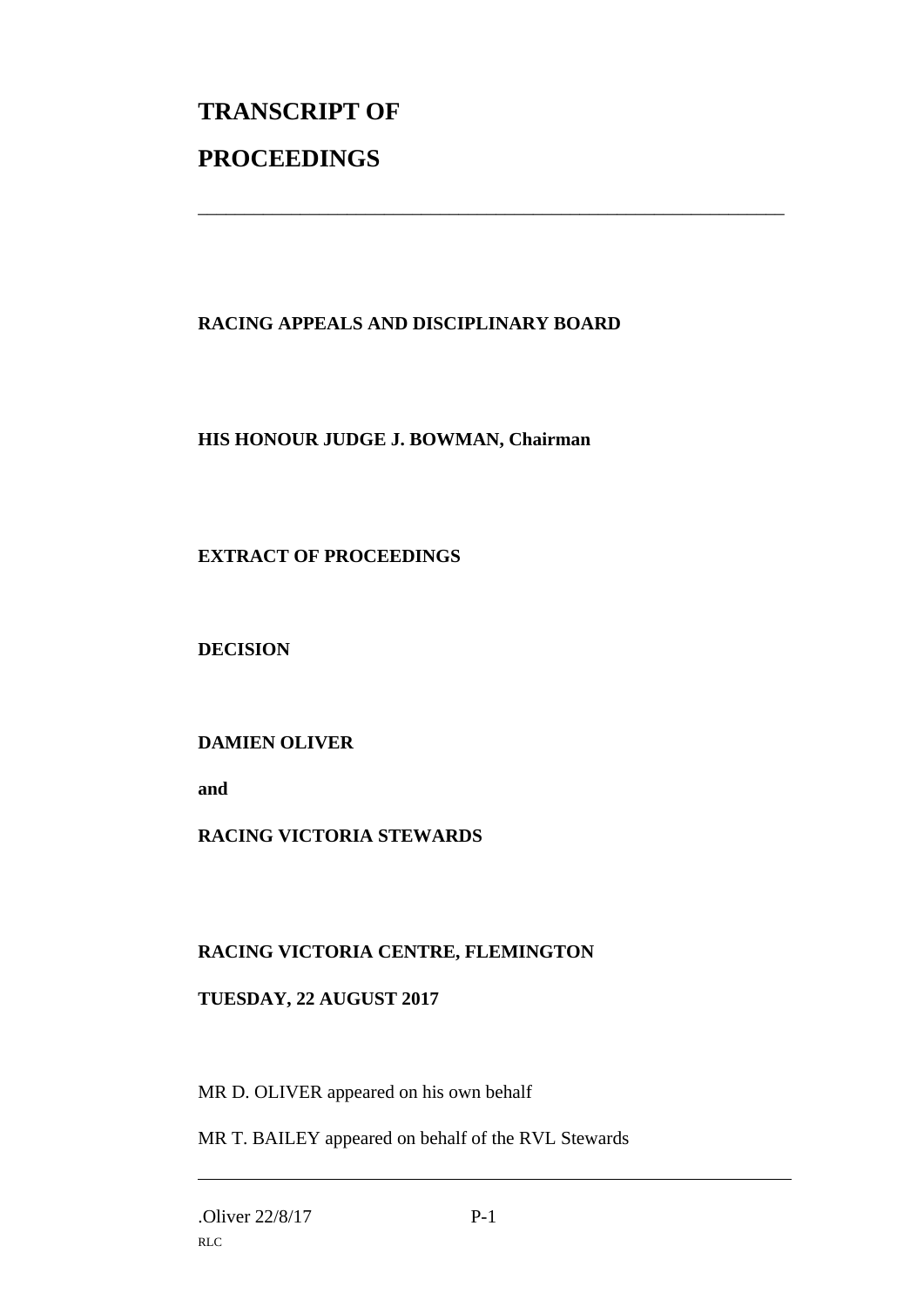CHAIRMAN: Mr Damien Oliver, you have appealed against the severity of the penalty imposed on you by the Stewards in respect of careless riding on Redcore in race 1 over 1200 metres at Sandown Lakeside on Wednesday, 16 August last. The carelessness was that near the 900-metre mark, you permitted your mount to move in when not fully clear of Esperance, ridden by Craig Williams, resulting in severe crowding to that horse, to Secret Reward, ridden by Brad Rawiller, and to The Sword, ridden by Arron Lynch. Severe interference was also caused to Spirit of Aquada, ridden by Brandon Stockdale.

You pleaded guilty to the charge of careless riding, although alleging extenuating circumstances and in particular putting a lot of the blame, on the transcript, on Craig Williams, accusing him of riding in a selfish fashion and effectively expressing the view that you had been stitched up.

The Stewards took into account the circumstances. They considered the interference to be in the higher range and suspended you for a period of 14 meetings. It is against the severity of that penalty that you appeal. I have viewed the video. I have also heard the arguments advanced by you and by Mr O'Keeffe who was assisting you.

The video was shown three or more times. To me, three things are clear: (1) Craig Williams never shifted off his line three wide, he remained on his line; (2) you crossed him when you were not a safe distance clear of him and certainly not two lengths; (3) gross interference was caused as a result.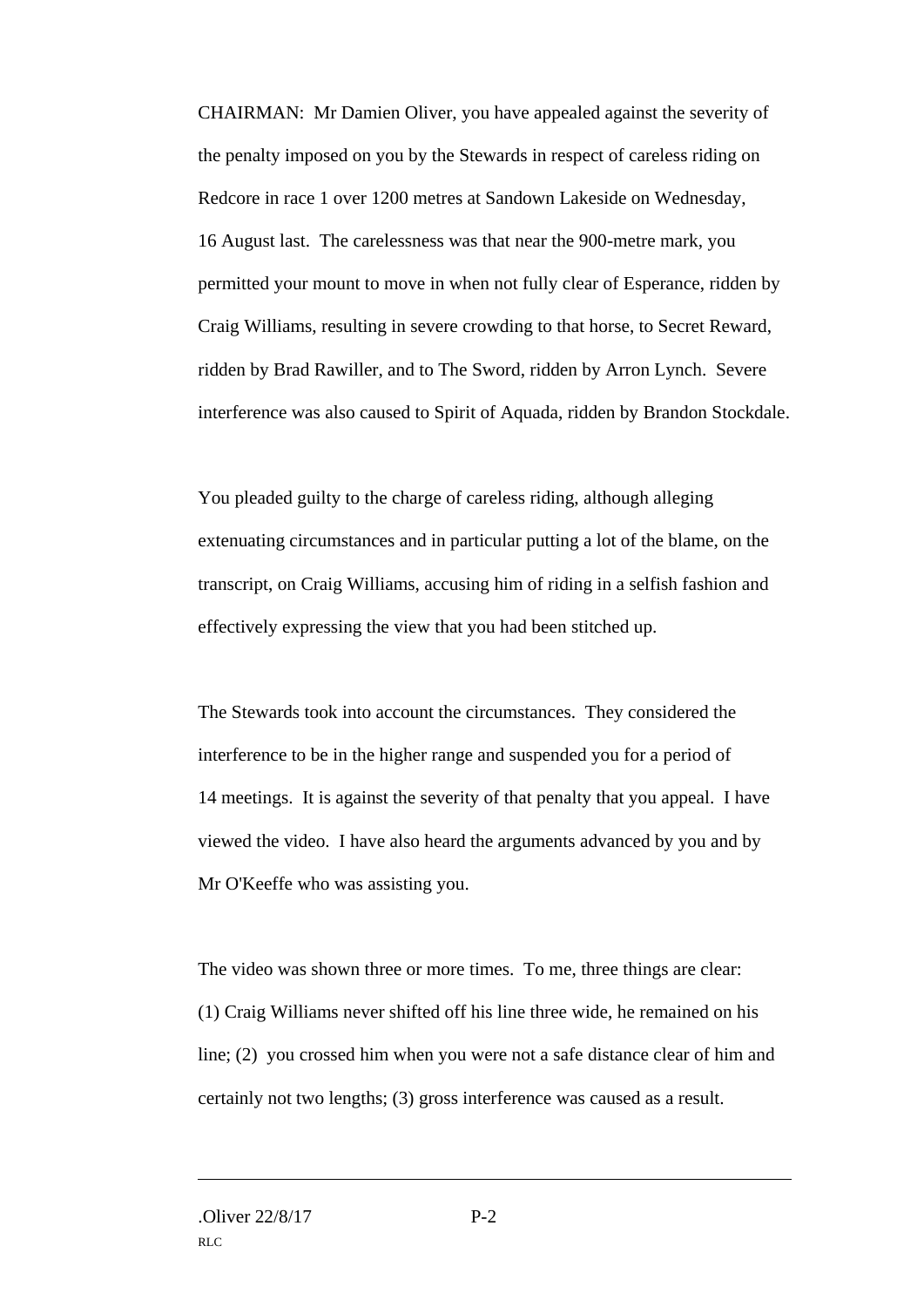In a field of seven, four horses suffered bad interference, three of them quite gross interference. Arron Lynch's horse hit the running rail with considerable force and he was lucky to stay in the saddle. Brad Rawiller was badly squeezed between Craig Williams and Arron Lynch, and his horse forced Lynch's horse onto the rail. Brandon Stockdale copped the backwash and was lucky to stay in the saddle. This was severe interference caused by you crossing Craig Williams when not clear of him. This was interference of a very high order and caused by your careless riding.

The Stewards made some allowance for the fact that Williams may have kicked up on your inside when you did not expect him to and that there may have been no call. In my view, that does not excuse or diminish the careless riding. 14 meetings seems to me to be a very fair penalty for what occurred and the appeal is dismissed.

I would also like to make a couple of observations. Mr O'Keeffe, you might pass these on generally. In relation to careless riding, this Board does not always agree with the penalties imposed by Stewards or their decisions. I appreciate that the Stewards act quickly and, usually at the racetrack, there are jockeys coming and going, races being run and the like. Recently a couple of appeals against careless riding have been upheld completely and also a couple of penalties reduced. It is inevitable that this will happen, given that the Board will not always view a race and the penalty in the same way as the Stewards, particularly bearing in mind that the initial decisions made by the Stewards are made under pressure.